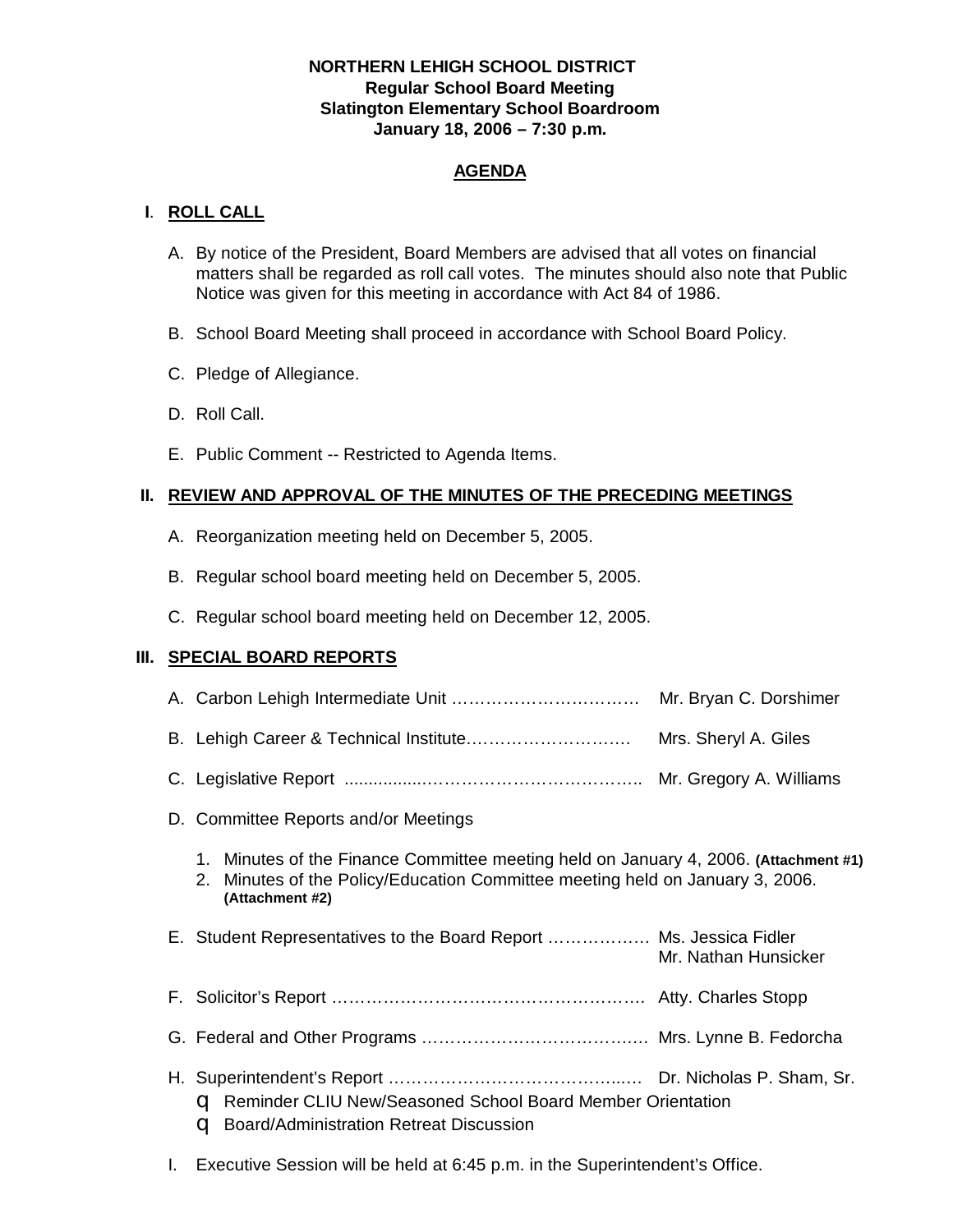## **IV. PERSONNEL**

## A. Retirement

- 1. Accept the of retirement request of James Tkach from his position as social studies teacher in the senior high school effective the end of the 2005-2006 school year. Mr. Tkach has worked in the Northern Lehigh School District for 14 years.
- 2. Accept the retirement request of Ronald Klevenhagen from his position as Earned Income Tax Officer effective February 28, 2006. Mr. Klevenhagen has worked in the Northern Lehigh School District for 8 ½ years.
- B. Family Medical Leave Requests
	- 1. Approve the request of employee number 25 to take a Family Medical Leave of Absence beginning January 3, 2006 and continue for twelve calendar weeks.
- C. Substitutes Instructional

 Approve the following substitute teacher for the 2005-2006 school year at the 2005-2006 substitute teacher rates of \$80.00 for 1-10 non-consecutive days; \$90.00 for 11-20 non-consecutive days; and \$105.00 for 21+ nonconsecutive days:

Kimberly Kuhns -- Elementary

#### D. Salary Adjustments

 Acknowledge the following teacher who has completed the requirements per the Collective Bargaining Agreement that would entitle him to a salary increase for the second semester of the 2005-2006 school year:

|       | Jonathan DeFrain |          |  |  |
|-------|------------------|----------|--|--|
| From: | Step 2B          | \$38,200 |  |  |
| To:   | Step $2B+24$     | \$38,900 |  |  |

#### E. Induction Program

 Approve the following teacher in the Northern Lehigh School District Induction Program beginning January 2006 and continuing until January 2007:

| Helping Teacher | Inductee       | Stipend  |
|-----------------|----------------|----------|
| Theresa Lobach  | Amanda Gerhard | \$750.00 |

F. Leave Without Pay

 Approve the request of Kristie Croll, Title I teacher, to take an unpaid leave of absence for the week of October 30, 2006 through November 3, 2006. Her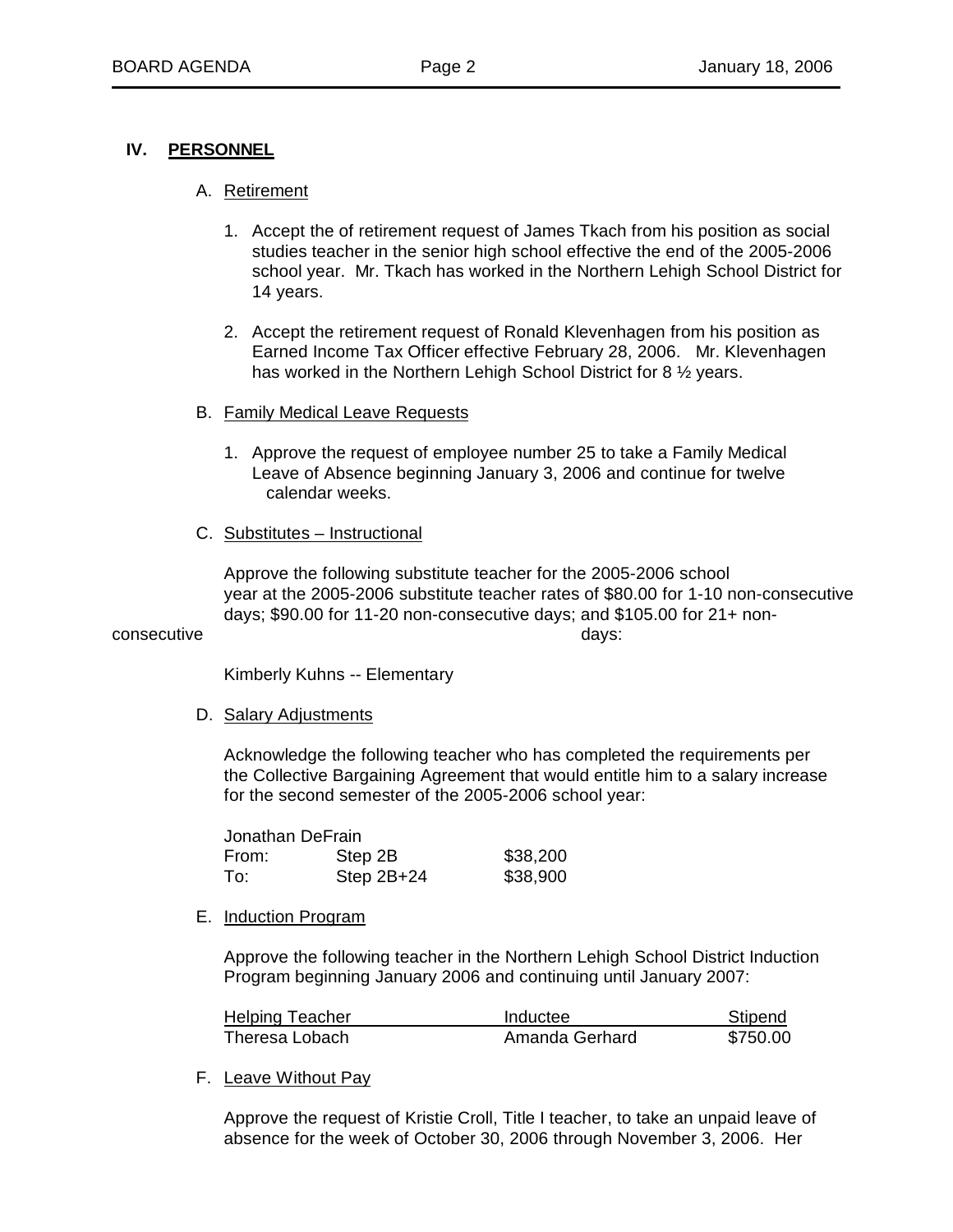request will not be considered a precedent for future requests per correspondence received from the Northern Lehigh Education Association.

# **V. POLICY**

## A. Board Policy – Second Reading

 Approve to adopt school board policy #011 – Local Board Procedures – Board Governance Standards/Code of Conduct as recommended by the Pennsylvania School Boards Association, after second reading. It is also recommended that the board approves to reaffirm these standards and code of conduct in January of each year. **(Attachment #3)**

### B. Board Policy – First Reading

- 1. Approve to adopt new school board policy #623 Finances Credit Cards, as presented after first reading. (Attachment #4)
- 2. Approve revisions to existing school board policy #137 Programs In-Home Instruction, as presented after first reading. (Attachment #5)
- 3. Approve revisions to existing school board policy #404 Professional Employees Employment of Professional Employees, as presented after first reading. (Attachment #6)

### C. Conferences

- 1. Christine Stafford  $51^{st}$  Annual Conference & Exhibit Sponsored by PA Association of School Business Officials – March 7-10, 2006 – Hershey, PA – Registration: \$ 235.00, Meals: \$240.00, Lodging: \$389.13 – Total Approximate Cost: \$864.13.00 – Funding – Business Office **(Attachment #7)**
- 2. Rhonda Frantz ACAPA Spring Conference Sponsored by ACAPA March 22-24, 2006 – Hershey, PA – Registration: \$170.00, Meals: \$10.00, Travel: \$72.00, Lodging: \$246.00 – Total Approximate Cost: \$498.00 – Funding – Business Office **(Attachment #8)**
- 3. Heather Tift ACAPA Spring Conference Sponsored by ACAPA March 22-24, 2006 – Hershey, PA – Registration: \$170.00, Meals: \$10.00, Lodging: \$246.00 – Total Approximate Cost: \$426.00 – Funding – Business Office **(Attachment #8)**
- 4. Laurie Newman-Mankos Reading Apprenticeship Conference Sponsored by: West Ed – March 2-5, 2006 – Rockville, MD – Travel: \$150.00, Meals:  $$72.00$ , Lodging:  $$328.00 - Total Approximate Cost: $550.00 - Funding -$ Title IIA **(Attachment #9)**
- 5. Linda Thompson PA School Counselor's Association Annual Conference Sponsored by PA School Counselors Assoc. – March 2-3, 2006 – Hershey, PA – Registration: \$265.00, Travel: \$40.00, Lodging: \$98.79 – Total Approximate Cost: \$403.79 – Funding – Peters Elementary Budget **(Attachment #10)**
- 6. John Fidelibus Student Discipline Issues In Pennsylvania Sponsored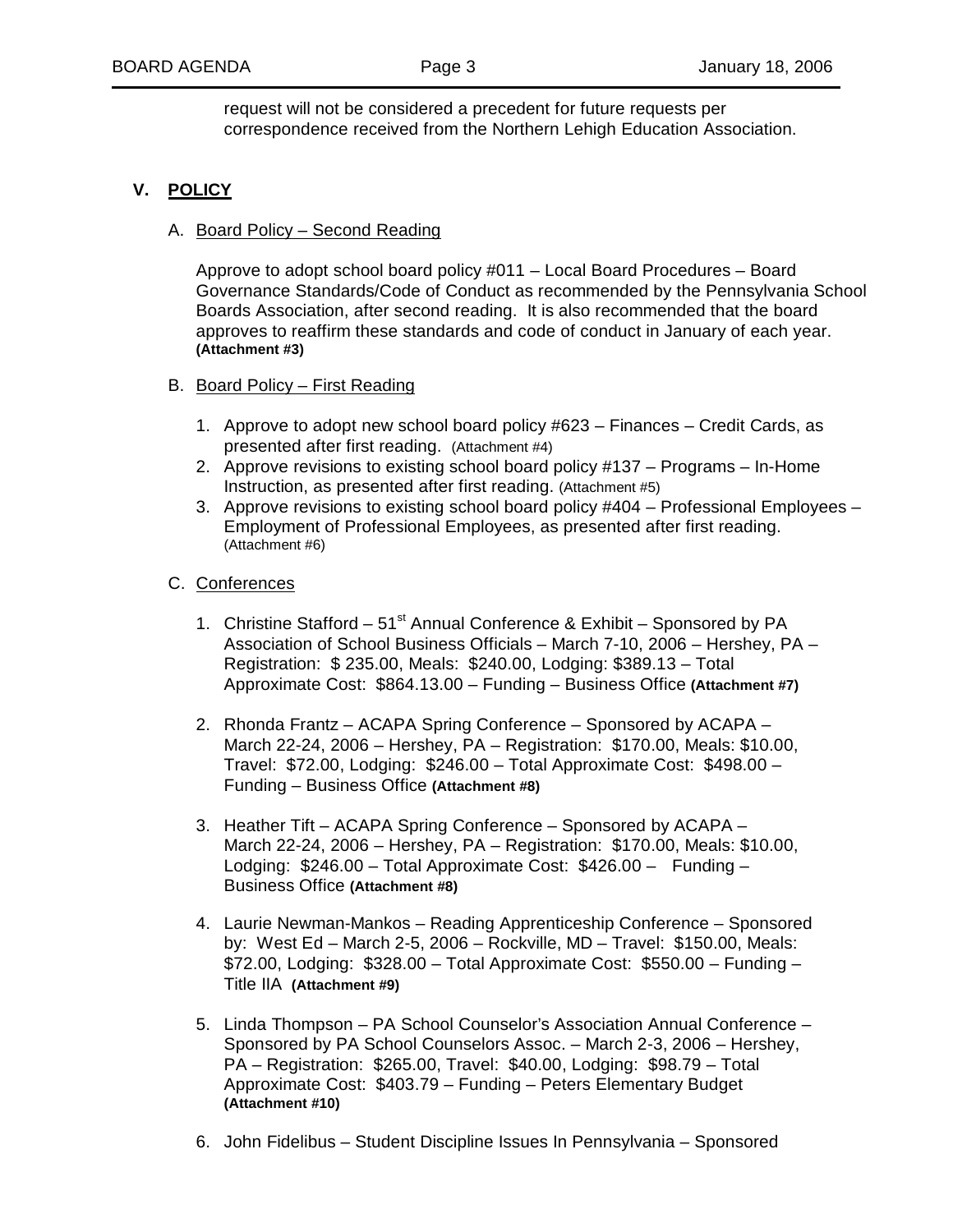by Lorman Education Services – March 15, 2006 – Bethlehem, PA – Registration \$269.00 – Funding: Senior High Budget **(Attachment #11)**

- 7. Lynne Fedorcha PA Federal Program Coordinators Annual Conference Sponsored by PA Association of Federal Program Coordinators – April 2-5, 2006 – Hershey, PA – Registration: \$300.00, Travel: \$76.50, Meals: \$40.00, Lodging: \$357.00 – Total Approximate Cost: \$773.50 – Funding: Title I **(Attachment #12)**
- 8. Sharon Karpiszin Tides of Change Sponsored by Carbon Lehigh Intermediate Unit – March 7 and 8, 2006 – Registration: \$200.00 – Funded through the Peters Elementary budget. **(Attachment #13)**

## **VI. CURRICULUM AND INSTRUCTION**

#### **VII. OLD BUSINESS**

#### **VIII. NEW BUSINESS**

#### A. State Ethics Commission

 The Northern Lehigh School District Board of School Directors designates Doneta J. Merkle to receive and file Form SEC-1, Statement of Financial Interests from the Northern Lehigh School District Board members and designated employees as required by law, and the Northern Lehigh School District Board of Directors requires: the Superintendent, Director of Curriculum and Instruction, Director of Special Education, Business Manager, Director of Support Services, District Solicitor, Elementary Principals, Middle School Principal, High School/Middle School Assistant Principal, High School Principal, Technology Coordinator, Assistant Technology Coordinator, Food Services Director, and School Psychologists to file Form SEC-1, as required by the regulations of the State Ethics Commission.

#### **IX. FINANCIAL**

- A. Approve the Treasurer's Report for the month of December 2005.
- B. Approve the Cafeteria Report for the month of December 2005. (Information Only)
- C. Approve payment of General Fund bills for the months of December 2005 and January 2006.
- D. Approve the Northern Lehigh High School Student Activities Account and Scholarship Fund Statements for the month of December 2005. **(Attachment #14)**
- E. Approve the Northern Lehigh Middle School Student Activities Account Fund Statement for the month of December 2005. **(Attachment #15)**
- F. Approve the Northern Lehigh Sports Accounts Financial Report for month ended December 31, 2005. **(Attachment #16)**